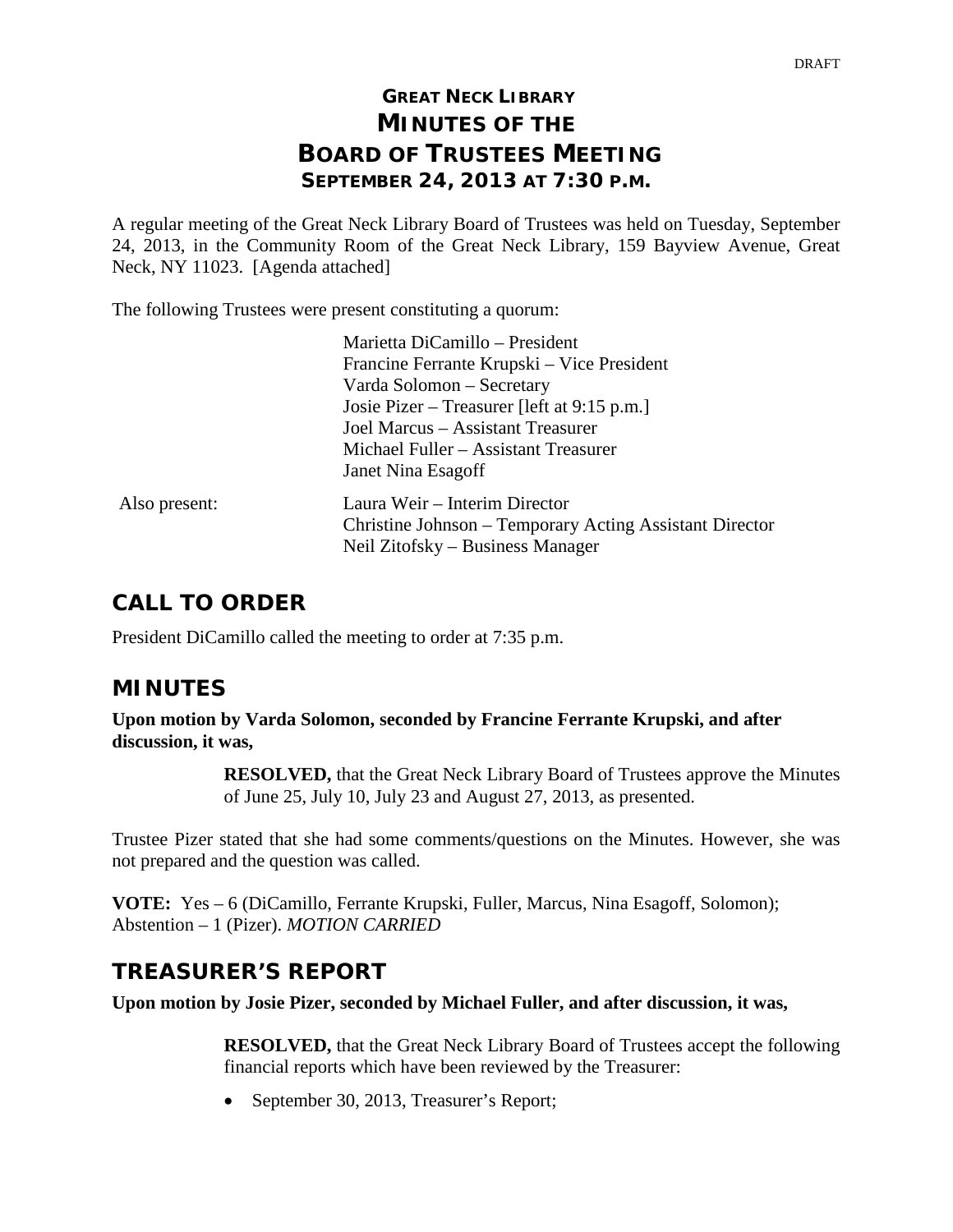• Warrant dated June 16, 2013 through July 19, 2013, paid checks numbered 0031408 through 0031412, 0031437 through 0031440, and 46818 through 46842, and To-Be-Paid Checks numbered 46843 through 46960, the sums set against their respective names, amounting in the aggregate to \$338,217.22;

\_\_\_\_\_\_\_\_\_\_\_\_\_\_\_\_\_\_\_\_\_\_\_\_\_\_\_\_\_\_\_\_\_\_\_\_\_\_\_\_\_\_\_\_\_\_\_\_\_\_\_\_\_\_\_\_\_\_\_

- Warrant dated July 20, 2013 through August 16, 2013, paid checks numbered 0031466 through 0031470, 0031494 through 0031497, and 46961 through 46975, and To-Be-Paid Checks numbered 46976 through 47109, the sums set against their respective names, amounting in the aggregate to \$356,733.62;
- Warrant dated August 17, 2013 through September 13, 2013, paid checks numbered 0031521 through 0031525, 0031549 through 0031554, and 47110 through 47129, and To-Be-Paid Checks numbered 47130 through 47234, the sums set against their respective names, amounting in the aggregate to \$293,778.56;
- **Payroll Warrants for pay dates June 13, 2013, and June 27, 2013, and which** have been reviewed by the Treasurer, in the amounts of \$151,251.18 and \$147,612.89 respectively, for a total of \$298,864.07;
- **Payroll Warrants for pay dates July 11, 2013, and July 25, 2013, and which** have been reviewed by the Treasurer, in the amounts of \$188,558.33 and \$148,090.86 respectively, for a total of \$336,649.19;
- Payroll Warrants for pay dates August 8, 2013, and August 22, 2013, and which have been reviewed by the Treasurer, in the amounts of \$149,660.38 and \$147,855.26 respectively, for a total of \$297,515.64.

Trustee Solomon pointed out that there was no resolution to accept the Treasurer's Report for June. The Business Manager explained that historically the reports for the summer were combined and presented as one report in September. President DiCamillo asked that in the future a notation be made that this is the procedure.

Trustee Solomon also referenced the June report which showed a transfer of \$23,494.50 from the Main Building and Special Services fund to the Branch and Special Services fund. She wanted to know if and when the Board voted on this transfer. It was explained that the expenditure and the fund line were voted on at an earlier Board meeting and this was just a movement of cash from one cash account to another where it rightfully belongs. She was not comfortable with the explanation given. She felt that expenditure was authorized from the Branch and Special Services fund when there was not enough money to cover the expenditure. President DiCamillo asked for the vote to be tabled until later in the meeting to allow the Business Manager time to research the information.

Francine Ferrante Krupski so moved and Josie Pizer seconded and all were in favor. The motion was tabled and the Board then continued with the next items on the agenda.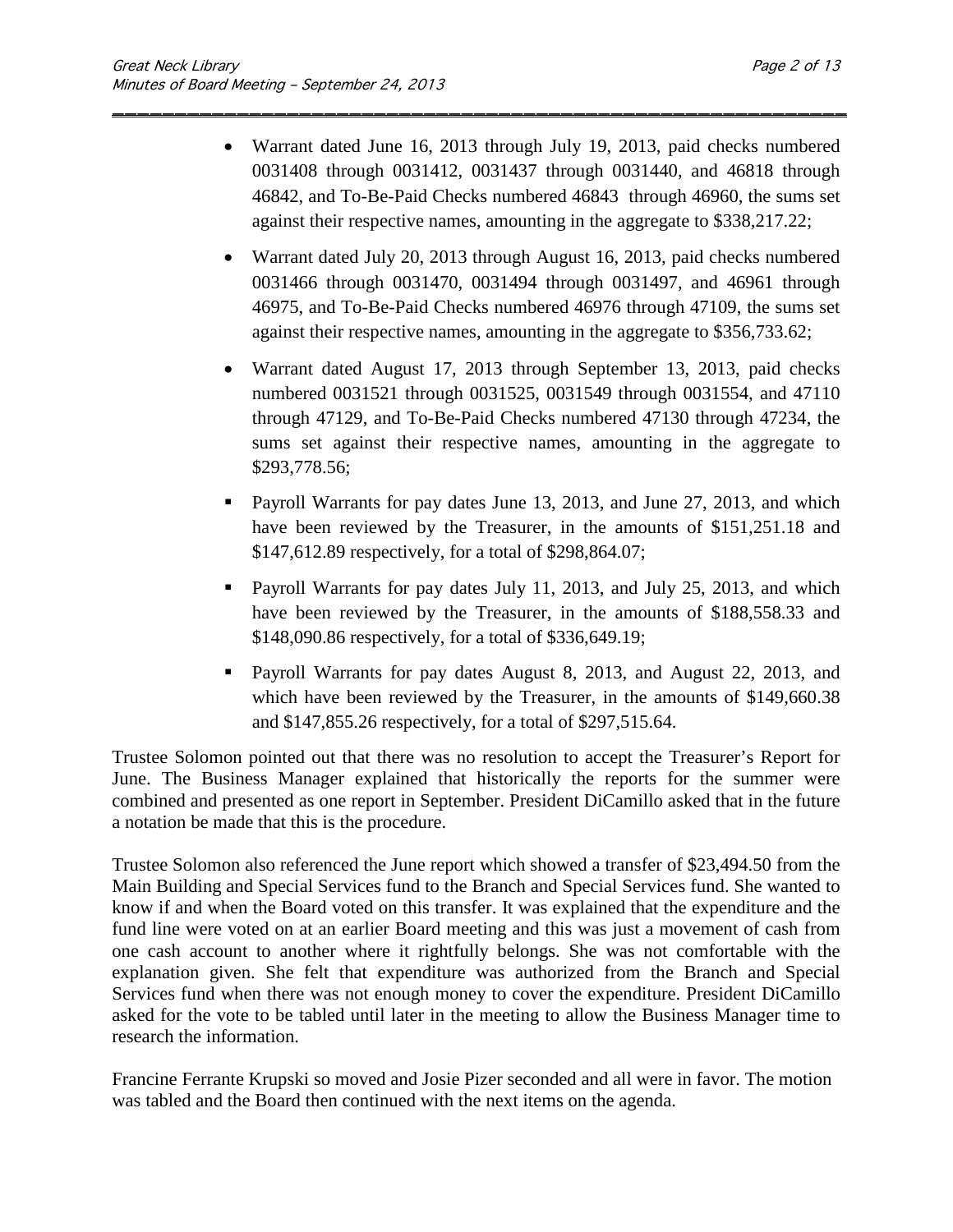After the agenda item, *Correspondence*, the motion was put back on the table. Mr. Zitofsky provided the information which he distributed and a discussion ensued. He stated that the \$23,494 in question was from December 2012 when a transfer was done to cover approved Dattner Architects bills. He explained that there are two cash accounts in the Restricted Fund – one for the Main Library (Capital One) and the other is a co-mingled account at Chase Bank. When the check was cut from the Chase account for the Main Building fund expenses, it exceeded the Main Building co-mingled fund – the larger portion should have been taken from Chase and the smaller from Capital One account. The balance was therefore temporarily charged to the Branch account and this was the reason for the transfer of funds.

\_\_\_\_\_\_\_\_\_\_\_\_\_\_\_\_\_\_\_\_\_\_\_\_\_\_\_\_\_\_\_\_\_\_\_\_\_\_\_\_\_\_\_\_\_\_\_\_\_\_\_\_\_\_\_\_\_\_\_

**VOTE:** Yes – 6 (DiCamillo, Ferrante Krupski, Fuller, Marcus, Nina Esagoff, Pizer); No – 1(Solomon) *MOTION CARRIED* 

## **PAYROLL CHANGES**

**Upon motion by Josie Pizer, seconded by Michael Fuller, and after discussion, it was,**

**RESOLVED,** that the Great Neck Library Board of Trustees accept the Payroll Changes of August 17, 2013 through September 13, 2013 as presented, and which have been reviewed by the Finance Committee.

**VOTE:** Yes – 7 (DiCamillo, Fuller, Ferrante Krupski, Marcus, Nina Esagoff, Pizer, Solomon) *MOTION CARRIED UNANIMOUSLY*

# **REPORTS**

### **Finance Committee**

Committee Chair Pizer stated that she has not yet seen a report from the Business Manager but promised that all the Finance Committee reports will be ready for the October Board meeting.

## **Branch Committee**

Trustee Fuller, Chair of the Branch Committee, reported that the committee met on September 11 at the Parkville Branch. He was not able to attend because of a conflict but Trustee Ferrante Krupski chaired the meeting in his behalf. The text of the written report is below:

Attending: Francine Ferrante Krupski, (Acting as Chair); Varda Solomon, Trustee; Marietta DiCamillo, Board President; Laura Weir, Interim Library Director; Jayne Alexander, Branch Head. (Michael Fuller, Absent with notice)

There were four community members in the audience, including Marianna Wohlgemuth. There was a discussion about the connection of the Parkville Branch to the Main Library. Most residents in the Parkville neighborhood use only the Parkville Branch and do not feel any association to the Main Library. Many people walk to the branch. It was noted by a member of the public that the Parkville Branch does depends on the Main Library for special services and for the interloan of library materials.

The Library Board is looking to the Branch Libraries to provide essential services, such as offering public computers and circulating popular reading and audiovisual materials to the public when the Main Library is closed for renovation.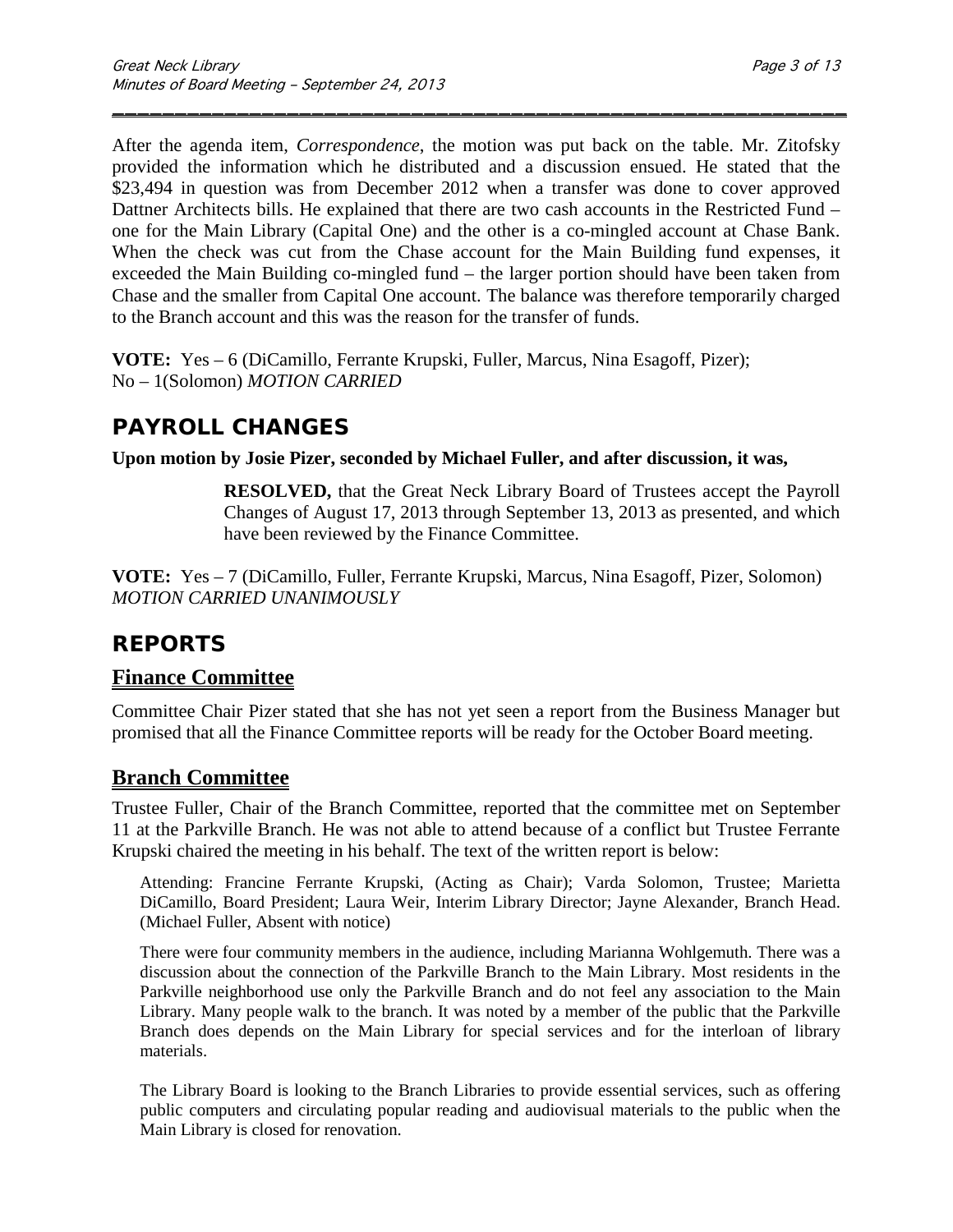The Technical Services Department will move into the newly acquired and renovated room at the back of the building. It is a good location because of the size of the space and because truck deliveries can be made through the side door directly into Technical Services.

\_\_\_\_\_\_\_\_\_\_\_\_\_\_\_\_\_\_\_\_\_\_\_\_\_\_\_\_\_\_\_\_\_\_\_\_\_\_\_\_\_\_\_\_\_\_\_\_\_\_\_\_\_\_\_\_\_\_\_

There was discussion about making the Parkville interior more welcoming. Laura Weir was directed to have Charlie Wohlgemuth get three quotes for painting the walls and carpeting the floor up to the area where the new community room begins.

Laura Weir noted Excellent Air, our service provider, cannot fix the leakage problem. There is a problem with the pitch and the closeness of the unit to the ceiling that makes repair impossible. Jayne Alexander noted that the problem began a year or two after the Parkville renovation. Laura Weir was directed to get three quotes for rebuilding the air conditioning system.

A member of the public complained of the terrible acoustics in the new community room. This will be addressed after Technical Services moves back to Main.

A member of the public complained that the grass outside the building is very dry and that the School does not take good care of the shrubbery. Laura Weir noted that the School had built and landscaped a new path from the parking lot to the front entrance of the Library. Another complained that the branch needs better handicapped parking. Ms. Weir was directed to send a letter to the School District asking for the installation of a sprinkler system and in it to note that patrons have requested the addition of two handicapped parking spots in the lot.

Marianna Wohlgemuth suggested we need more computers in the Children's Room. Jayne Alexander agreed.

Meeting adjourned at 8:50 p.m. [End of written report]

Ralene Adler, a member of the public, asked the Board to verify the information in the Lakeville Branch report presented at tonight's meeting as she noted that no numbers were given for programs, specifically the storytime for two year olds, which had no one attending at times. President DiCamillo took Mrs. Adler's comments under advisement and promised to look into the matter and perhaps get definitive statistics in the reports.

## **Building Advisory Committee (BAC)**

President DiCamillo reported that the Fundraising Committee, comprising herself, Josie Pizer, Michael Fuller, Norman Rutta, Marianna Wohlgemuth, Laura Weir and Neil Zitofsky, will be meeting on October 1, 2013 at 7:30 p.m. at the Station Branch.

She is also pleased that the Board of Education has approved the School District holding the referendum on behalf of the Library. Joel Marcus, Michael Fuller, Amy Levinson and Marianna Wohlgemuth were all present for that vote which went very smoothly.

### Grants

President DiCamillo reported on the NLS meeting that she attended along with Trustee Pizer last night. 16 libraries received grants for various projects – some receiving over \$100,000 – and Great Neck missed an opportunity because the Trustees were told that Great Neck could not file. She said we should never miss an opportunity to file and if estimates are needed then they will be provided.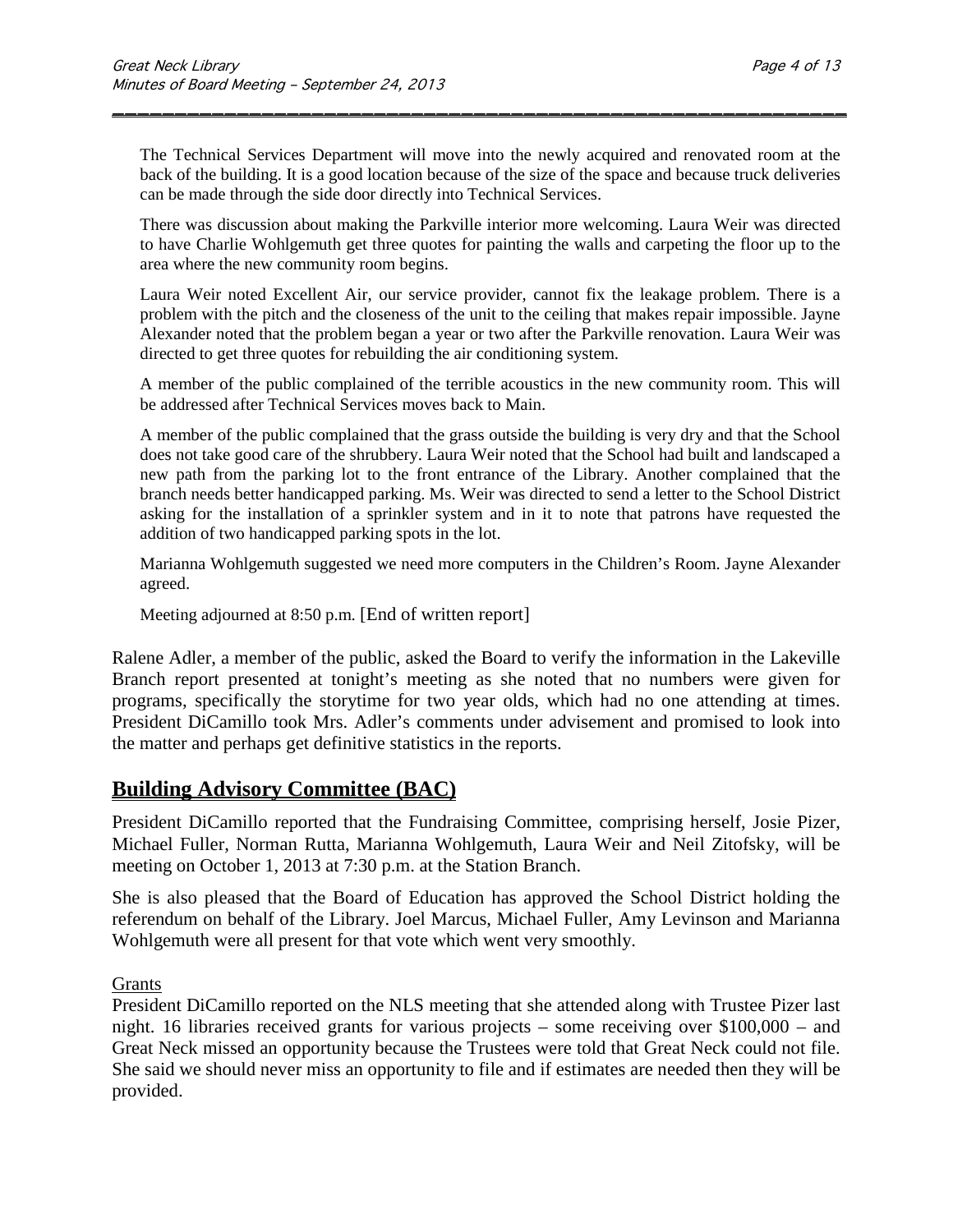Trustee Pizer also stated that she is fearful that we are missing out on grants from the Federal Emergency Management Agency (FEMA) and LIPA.

\_\_\_\_\_\_\_\_\_\_\_\_\_\_\_\_\_\_\_\_\_\_\_\_\_\_\_\_\_\_\_\_\_\_\_\_\_\_\_\_\_\_\_\_\_\_\_\_\_\_\_\_\_\_\_\_\_\_\_

President DiCamillo directed Interim Director Weir to contact the offices of Senator Martins and Assemblywoman Schimel regarding bullet grants. She also asked the Interim Director and the Business Manager to contact Calgi for estimates and pursue whatever grant money is out there in a quick and thorough manner.

Ms. Weir explained that she had communicated via email to the Board earlier on in the year regarding eligibility of grants.

Going forward, "Grants" will be placed on the agenda for every regular monthly Board meeting.

*Ralene Adler, a member of the public, went on the NYS website for construction grants to see who is eligible and the deadline for submitting applications through the library system is October 10, 2013.*

#### **Outreach**

Trustee Pizer, who chairs this committee, reported that there are 10 bookmarks, including a twopage flier put together by Trustee Marcus. They are in all library locations. The next meeting of the Outreach Committee is Thursday, September 26, 2013.

President DiCamillo thanked all those working on this committee for doing such an admirable job.

Trustee Solomon complimented the Parkville Branch staff for the manner in which the bookmarks were displayed and the other Branch Heads should be encouraged to do the same.

Trustee Fuller inquired whether a signage can be displayed outside the Shopping Center at the Station Branch location to advertise the meetings. Ms. Johnson reported that hardboard signages with referendum information were being prepared and will be sent to the branches.

*Ethel Pomerantz, a member of the public, suggested that the Board arrange another public community before the referendum vote.*

#### Relocation

Trustee Ferrante Krupski reported that the committee met three times and the last meeting was on September 19. The emphasis was placed on the weeding of the collection to remove items that are not being used systemwide. The goal is to weed 2,000 from each location by October 17, 2013.

During closure, Technical Services Department will be relocated to the Parkville Branch, computers to the Lakeville Branch and the Administrative Offices to the Station Branch. All are invited to attend the October 17 Relocation Committee meeting when staff member Janet Fine will report on public and pod storage. (President DiCamillo will not be present for this meeting, but Trustee Pizer will fill in for her.)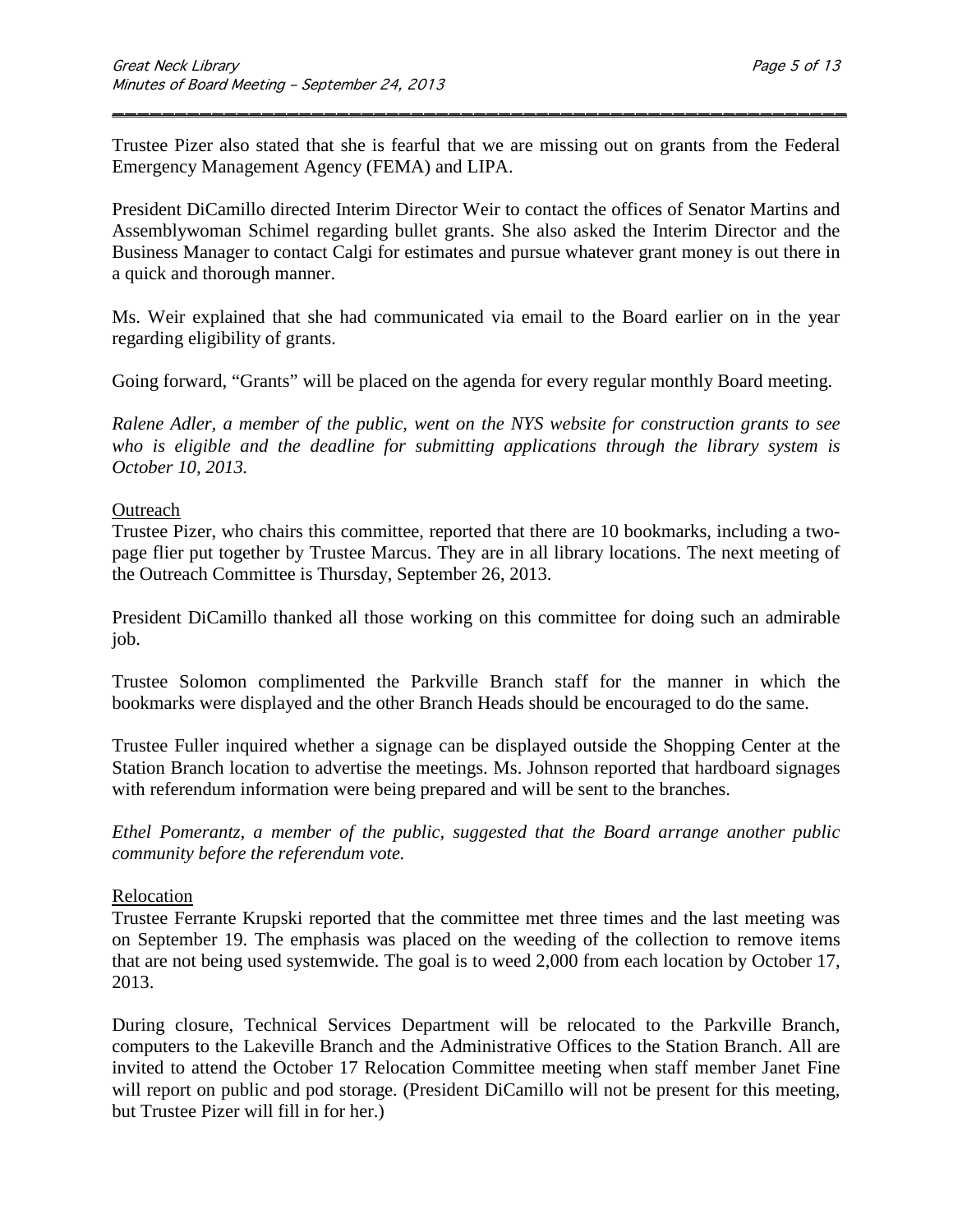Ralene Adler, a member of the public who is on this committee, thanked Trustee Ferrante Krupski for getting the information to the committee. She added that before adding computers to the Lakeville Branch, the committee should look into space for people. The Board President informed her that this is already an agenda item for the Policy Committee. She also asked for the numbers for the collection of each branch and what do the 2,000 items that will be weeded from each location represent. Acting Assistant Director Johnson promised to email her the information.

\_\_\_\_\_\_\_\_\_\_\_\_\_\_\_\_\_\_\_\_\_\_\_\_\_\_\_\_\_\_\_\_\_\_\_\_\_\_\_\_\_\_\_\_\_\_\_\_\_\_\_\_\_\_\_\_\_\_\_

A listing of all the community meetings and presentations past and future to publicize the renovation and referendum was prepared and distributed to the Trustees. Another public community meeting will be considered for November prior to the referendum.

## **Director Search Committee**

Trustee Ferrante Krupski, committee chair, reported that the committee had four meetings and the last was in June when the decision was made to increase the salary for the director and to repost the advertisement. Another 11-13 resumes were received and she met with the Interim Director to review them. There were only two that probably met the criteria. Since then, another seven were received. A meeting is scheduled for October 3 at 7:30 p.m. at the Station Branch to review the resumes.

## **Long Range Planning Committee**

The committee was asked to look at re-inventing libraries - a futuristic planning and to schedule a meeting for discussion. One of the Minutes of the NLS meetings addressed this.

## **Policy & Bylaws Committee**

The Text of written report of the July 17, 2013 meeting is below:

Board Members: Joel Marcus, Chairperson; Francine Ferrante Krupski, Trustee; Janet Esagoff, Trustee; Marietta DiCamillo, President (absent with notice; Staff member: Laura Weir, Interim Director Meeting opened at 7:35 p.m.

- 1. Personnel Hiring Proposal: The Policy Committee will recommend this proposal for adoption as a new policy at the next regular Library Board meeting in September. The first reading of the policy will take place at that time.
- 2. Revisit policy 200-70 Email: The Committee removed some language and drew up new wording for this policy.
- 3. Exhibition Policy: This was a policy created by previous Director, Jane Marino. As we are now considering new exhibition spaces and possibly changing how we exhibit art work in the renovated building, this Exhibition Policy was tabled.
- 4. Dress Code Policy: The Policy Committee created a new dress code policy that will be read for the first time at the next Library Board meeting in September. There was some discussion about Library employees wearing Name Tags to distinguish themselves from community members.
- 5. Emergency Policy: The Policy Committee recommends a note in the Policy Manual that directs readers to "Refer to the Emergency Manual".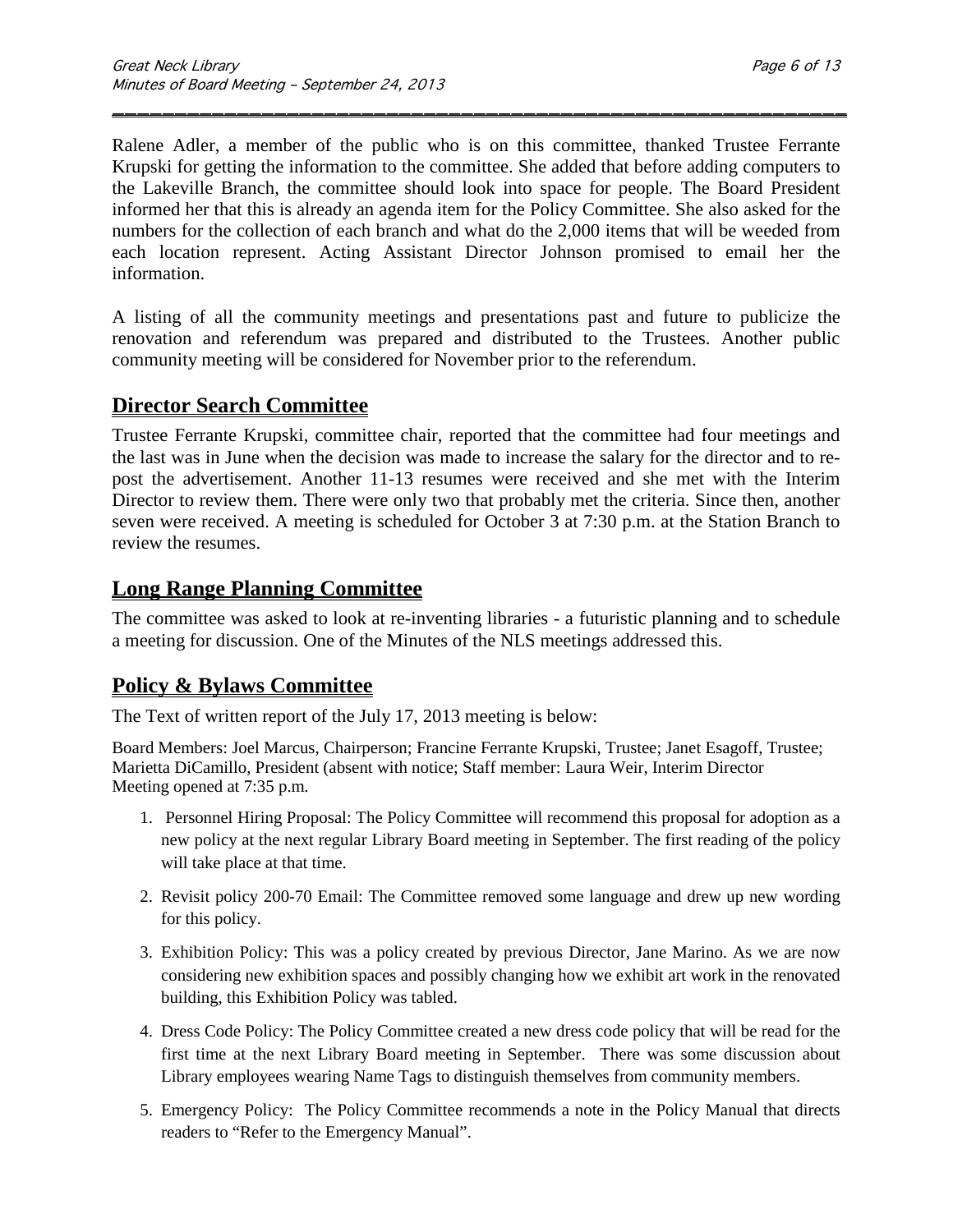6. Revisit Policy 300-10 Timetable for the evaluation of the Library Director: The Policy was made more specific with the addition of dates for completion of each of the steps in the process.

\_\_\_\_\_\_\_\_\_\_\_\_\_\_\_\_\_\_\_\_\_\_\_\_\_\_\_\_\_\_\_\_\_\_\_\_\_\_\_\_\_\_\_\_\_\_\_\_\_\_\_\_\_\_\_\_\_\_\_

- 7. Re-evaluate Policy 200-20 on the contact between Library Trustees and Library Personnel: Interim Director Laura Weir suggested that there are many references to Trustee-employee interaction in the "Handbook for Library Trustees of New York State". She will review the handbook and pass along pertinent passages of the handbook to the committee.
- 8. Rules and Regulations of the Library 500-30. It was brought to Ms. Weir's attention that the wording for prohibition of animals or pets in the library was out dated. New language uses the wording "Service Animals' as exception to the prohibition. While examining the list of prohibited action, the Committee made changes to the "Eating or drinking" prohibition and to "Loud and unreasonable noises". These changes will be presented for approval at the next regular Library Board meeting in September. [End of written report]. See page 10 for proposed policies.

Committee Chair Marcus also stated that the committee will meet again either during October or November to consider the items below:

- i. residents versus non residents computer usage during renovation
- ii. adjustment of fines during renovation
- iii. approval of procedures for expenditures

### **Secretary**

Secretary Solomon reported that she had done online research on digitizing and scanning of the Minutes. Since this would be an ongoing project, it would become costly for the Library. Her recommendation was to continue entering the information in a database as being presently done, and if the Secretary to the Board is overwhelmed with work, Trustee Solomon would be available once per month to assist. This would be a more cost effective way to go.

## **Staff Reports**

Trustee Pizer reported that the Head Custodian was a super choice – his knowledge to get things done and saving the library money. All members of the Board are very pleased with him.

The Interim Director reported that Mr. Wohlgemuth had received three quotes to repair the broken sign at the entrance of the driveway which was apparently hit by a vehicle. She was asked to find out if the damage had been reported to the Insurance Company.

*Public Comment: Ralene Adler*

## **Interim Library Director**

The text of written report below:

Foreign Language Collection: Chinese language books: In the past the Great Neck Library had a community volunteer who would help the Librarian in charge of the Foreign Language collection select books for the Chinese collection. Now we have several Chinese speaking clerks on staff. When speaking to Hai-Nee Tan recently I was told that the Chinese collection was old and people in the community had no interest in reading the books. Then, in conversation with Wanda Lei an idea took shape to request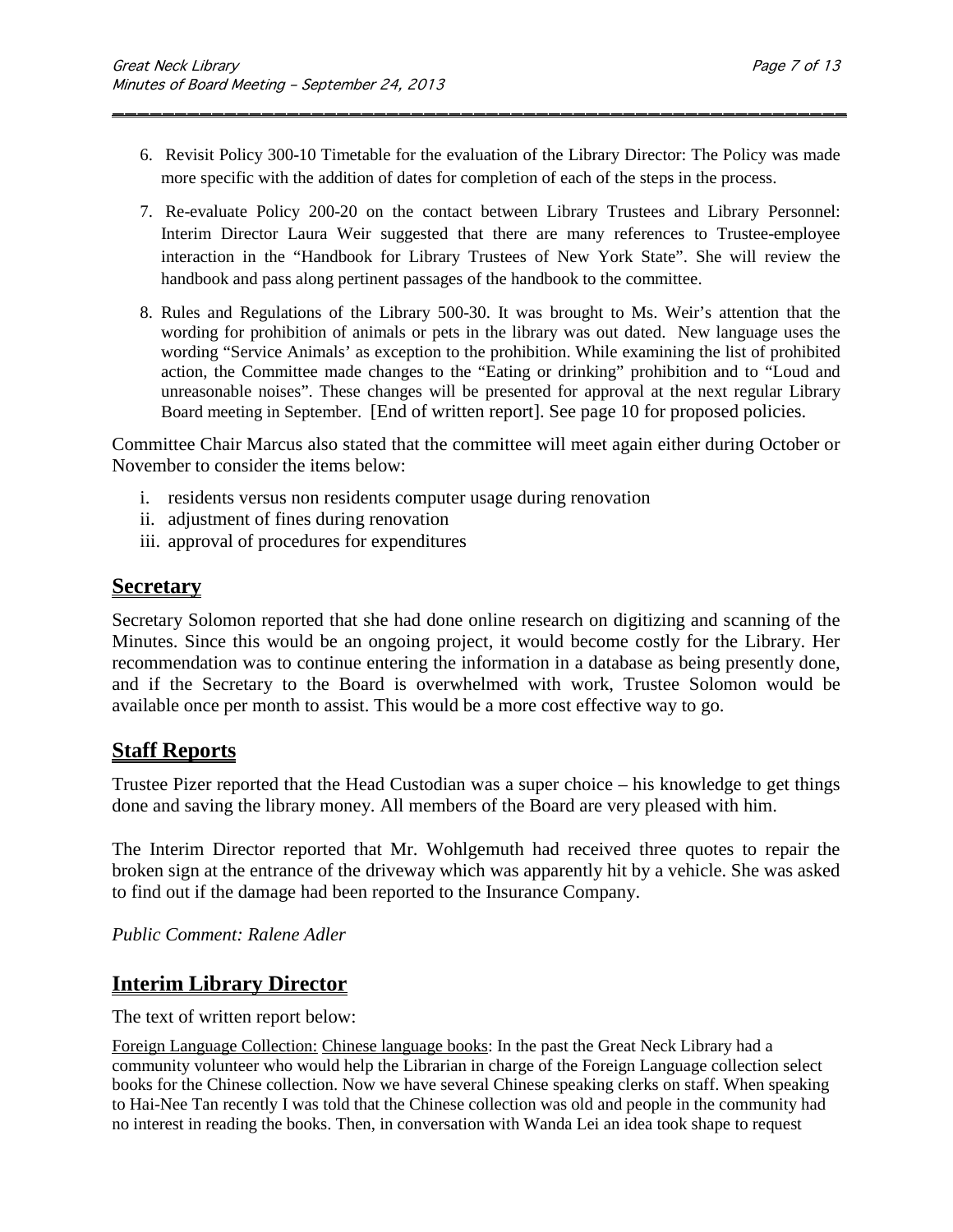popular titles for the library. The Chinese speaking clerks, including Rose Huang and Librarian Shuqian Zhang approached Marlene Wiercx, the Foreign Language Librarian, to suggest they could work with her to develop a popular reading collection. This idea was well received and the group will recommend new Chinese titles for the collection, including the much better used collection at the Parkville Branch.

\_\_\_\_\_\_\_\_\_\_\_\_\_\_\_\_\_\_\_\_\_\_\_\_\_\_\_\_\_\_\_\_\_\_\_\_\_\_\_\_\_\_\_\_\_\_\_\_\_\_\_\_\_\_\_\_\_\_\_

Gujarati Language Collection: Gujarati is an Indo-Aryan language that was spoken by many Indian immigrants who settled on Long Island more than a decade ago. Great Neck Library has a small collection of books and audiovisual material in this language. As circulation of the Gujarati books is low and we are looking to weed out any unnecessary materials, Marlene consulted with Aruna Shah, a Technical Services clerk on staff who speaks Gujarati, to determine if the collection was still needed. She felt that most of the people who spoke Gujarati a generation ago speak and read English these days. After consultation with Parkville staff, the branch no longer houses a Gujarati collection, we have decided to eliminate the Gujarati language books, which are poorly constructed, and the audiovisual materials, which are few. It is the Hindi AV materials that are highly sought after.

Children's Graphics Collections: Wanda Lei, in TS, has been working on two new special collections for the Children's Department. A Graphics collection called "DC Comics" and a fiction collection of Superheroes and Super Pets is very popular. Shelved together as a series, the books are easy for the children to find and browse.

Power Outage: On Wednesday, September 18, the Main Library, along with the surrounding community, experienced a power outage at about 3:15 pm. The experience turned out to be an unexpected but educational emergency drill. The new emergency generator, installed and hooked up last month to power the Computer Department, kicked in as planned. Charlie was able to identify and correct emergency lighting problems and I realized that not all the Emergency Handbooks situated in all the departments of the Library had been updated. I will be printing out copies of the up-to-date Emergency Manual I keep on my computer for distribution throughout the four library locations.

Sunday Opening: After being closed on Sundays for the summer months, the Main Library and the Parkville Branch had their first Sunday opening for the school year on September 15. The libraries were well attended and the musical program" Sunrise, Sunset: Music of the Jewish Life-Cycle" at Main attracted a large crowd of approximately 150 people in the audience.

Parkville Branch: Head of Maintenance Charles Wohlgemuth is awaiting bids for carpeting and painting the Parkville Branch. [End of written report]

The Acting Assistant Director reported that the Children's collection is being evaluated. Weeding has begun at the Parkville and Lakeville branches.

*Public Comment: Ralene Adler*

## **President's Report**

President DiCamillo reported on the following:

• NLS Update – the proposed formula for fee schedule for 2014-2016 has been released. The numbers do not represent any significant changes. The fees for some libraries went up and others went down. There are no increases for 2014. A Four-Factor Formula, alleged to be a different way of approach, was used for calculating the fees. The next NLS meeting is September 30 and for that meeting she will prepare a brief statement to read. She will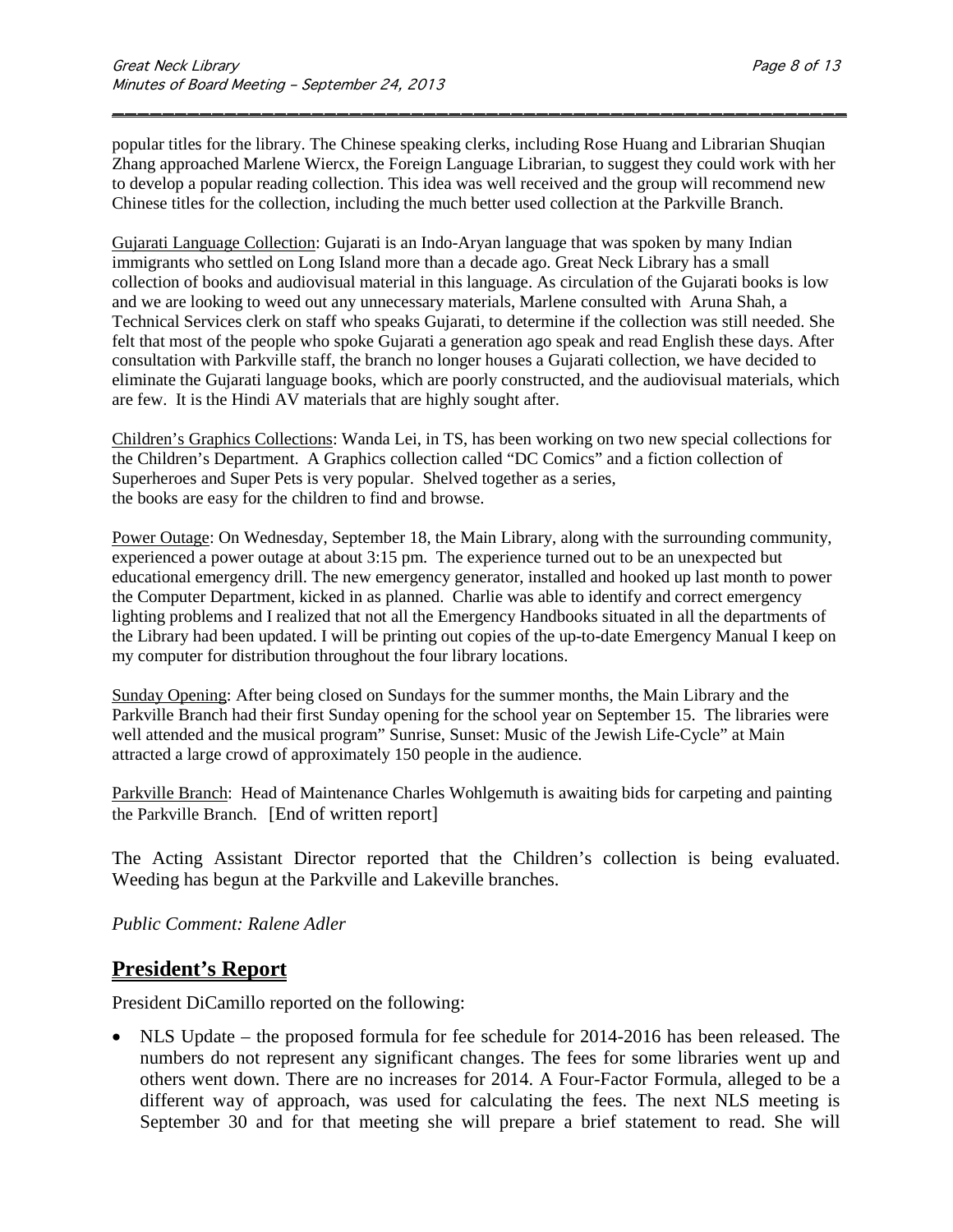circulate it to the other Trustees for their comments before reading. All GNL Trustees, except for Mike Fuller, will attend that NLS meeting.

\_\_\_\_\_\_\_\_\_\_\_\_\_\_\_\_\_\_\_\_\_\_\_\_\_\_\_\_\_\_\_\_\_\_\_\_\_\_\_\_\_\_\_\_\_\_\_\_\_\_\_\_\_\_\_\_\_\_\_

- Allegra Goldberg, member of the Building Advisory Committee, gave birth to a baby boy.
- Marjorie Malcolm will not be at the October and November Board meetings. Secretary Solomon was asked to record the actual votes for the various resolutions, and Acting Assistant Director Johnson was asked to record those meetings. Ms. Malcolm upon her return to work will prepare the Minutes from the recordings.

# **OLD BUSINESS**

## **Calgi Construction Management, Inc. (Owner's Representative)**

### **Upon motion by Janet Nina Esagoff, seconded by Joel Marcus, and after discussion, it was,**

**RESOLVED**, that the Great Neck Library Board of Trustees authorize the Board President, on behalf of the Board of Trustees, to execute a contract between the Great Neck Library and Calgi Construction Management, Inc., as Owner's Representative for the Main Building Renovation Project in accordance with the terms approved by the Great Neck Library Board of Trustees contingent upon the recommendation of Special Counsel Charles Segal.

Charles Segal is working on the contract with Leslie Kahn, one of the professionals on the Building Advisory Committee. When their comments have been received, the edits will be circulated amongst the Trustees for their comments. In the meantime the Trustees were asked to read through their copies of the contract.

**VOTE:** Yes – 7 (DiCamillo, Nina Esagoff, Ferrante Krupski, Fuller, Marcus, Pizer, Solomon) *MOTION CARRIED UNANIMOUSLY*

# **NEW BUSINESS**

### **Policy Manual Changes** (First Reading)

(See Policy Committee Report on these proposed revisions on page 7)

### LIBRARY DIRECTOR EVALUATION TIMETABLE

|                                                                                                                                                                              | Completed By |
|------------------------------------------------------------------------------------------------------------------------------------------------------------------------------|--------------|
| The first step would be for each Board member independently to<br>1.<br>answer the questions on the evaluation form selected by the<br>Board.                                | April 25     |
| 2. Submit the completed questionnaire by mail directly to the<br>Personnel Committee (envelopes to be provided)                                                              | May $15$     |
| 3. The Personnel Committee will meet and prepare a summary.                                                                                                                  | May 31       |
| The Board will meet in Executive Session, without the Director,<br>4.<br>to review and discuss the summary and reach consensus on how<br>the ratings should be communicated. | June $10$    |
|                                                                                                                                                                              |              |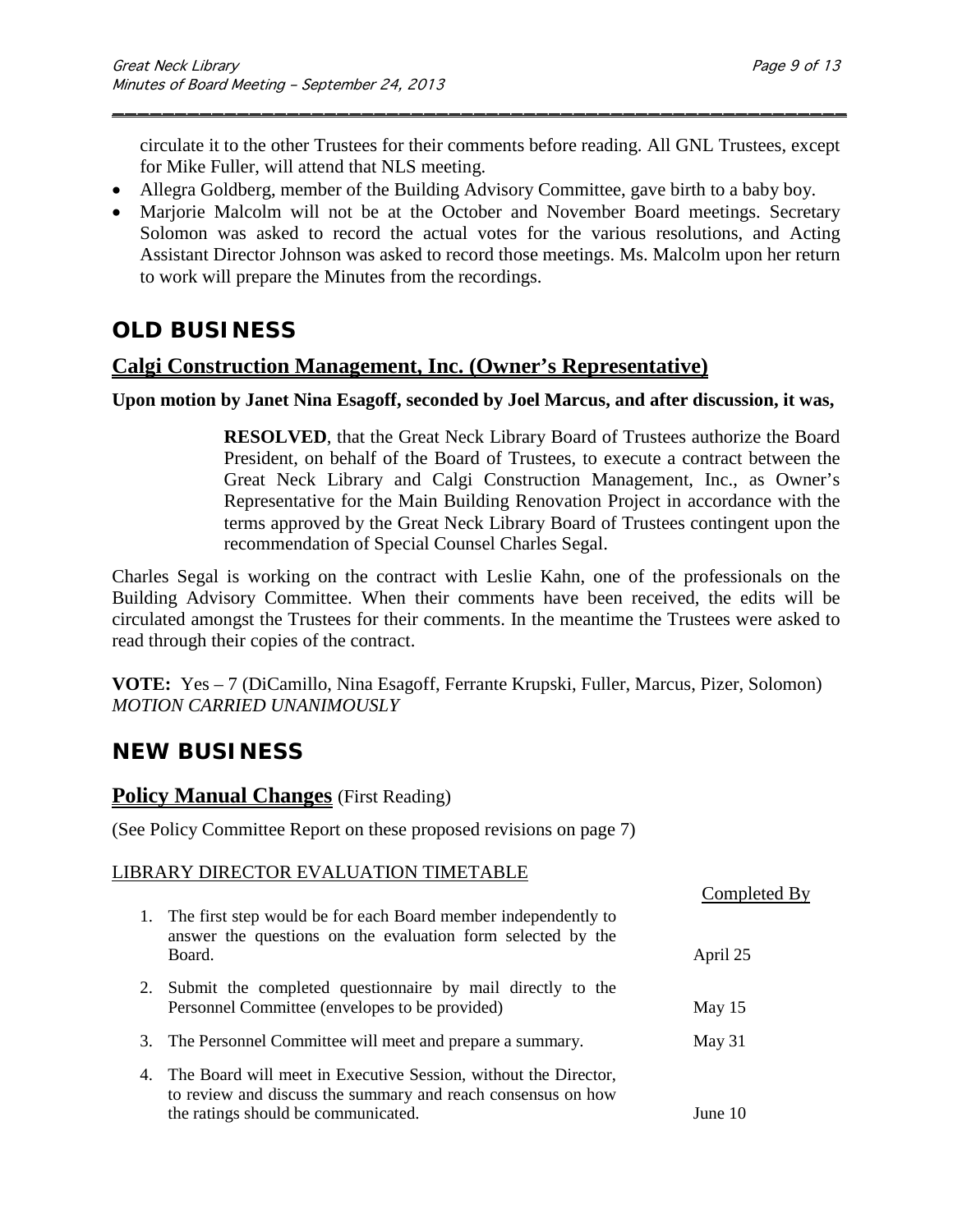| 5. A meeting in Executive Session with the Director to review and<br>discuss.                        | June $20$    |
|------------------------------------------------------------------------------------------------------|--------------|
| 6. One or more follow-up meetings with the Director to discuss those<br>issues that required action. | September 30 |

\_\_\_\_\_\_\_\_\_\_\_\_\_\_\_\_\_\_\_\_\_\_\_\_\_\_\_\_\_\_\_\_\_\_\_\_\_\_\_\_\_\_\_\_\_\_\_\_\_\_\_\_\_\_\_\_\_\_\_

#### DRESS CODE

Employees are expected to dress in a manner consistent with a professionally operated organization, showing respect for fellow workers as well as patrons. The following items are not acceptable: shorts, hats worn indoors except for religious reasons, any flip flops or open back sandals, clothing with inappropriate graphics, halter or tank tops, crop shirts, exposed undergarments or athletic clothing.

Employees of the Maintenance Department may wear appropriate attire for their job. [End of proposed policy]

Acting Assistant Director Johnson stated that the word *may* in the last line with reference to the Maintenance staff is very vague. After discussion, the recommendation was to change *may* to *should*, and the words *not withstanding the above* to be added at the end of the same line.

This policy is to be sent to the attorney for review.

#### EMAIL

The Open Meetings Law is intended to provide the public with the right to observe the performance of public officials in their deliberations. That intent cannot be realized if members of a public body conduct public business as a body or vote by email, phone or any other organized manner.

Emails and texting may be generated and distributed among trustees and administrative staff for informational purposes only.

The last paragraph was changed to read: *Not withstanding the above, emails and texting may be generated and distributed among trustees and administrative staff for informational purposes or as part of collaboratively editing documents for future discussions.*

This policy is to be sent to the attorney for review.

### RULES AND REGULATIONS FOR USE OF LIBRARY

The Rules and Regulations for Use of the Library are set by the Board of Trustees with the advice of the Library Director. The Board of Trustees has adopted the following Rules and Regulations for Use of the Library so that the Library may provide an atmosphere conducive to appropriate use of its services and facilities. In addition, further rules and regulations, which define who may use the Library and its facilities, the terms of usage, hours of operations, etc., are spelled out in a series of policy statements and printed memoranda that are included in the Policy Manual under the appropriate subject headings.

The following actions are prohibited on Library property:

- Selling and/or soliciting for money or items or services, without prior approval.
- Distributing or posting materials/literature that has not been approved by the Library.
- Possessing or consuming alcohol or illegal drugs or being under the influence of alcohol or drugs.
- Smoking or other uses of tobacco both inside the library building and anywhere on library grounds.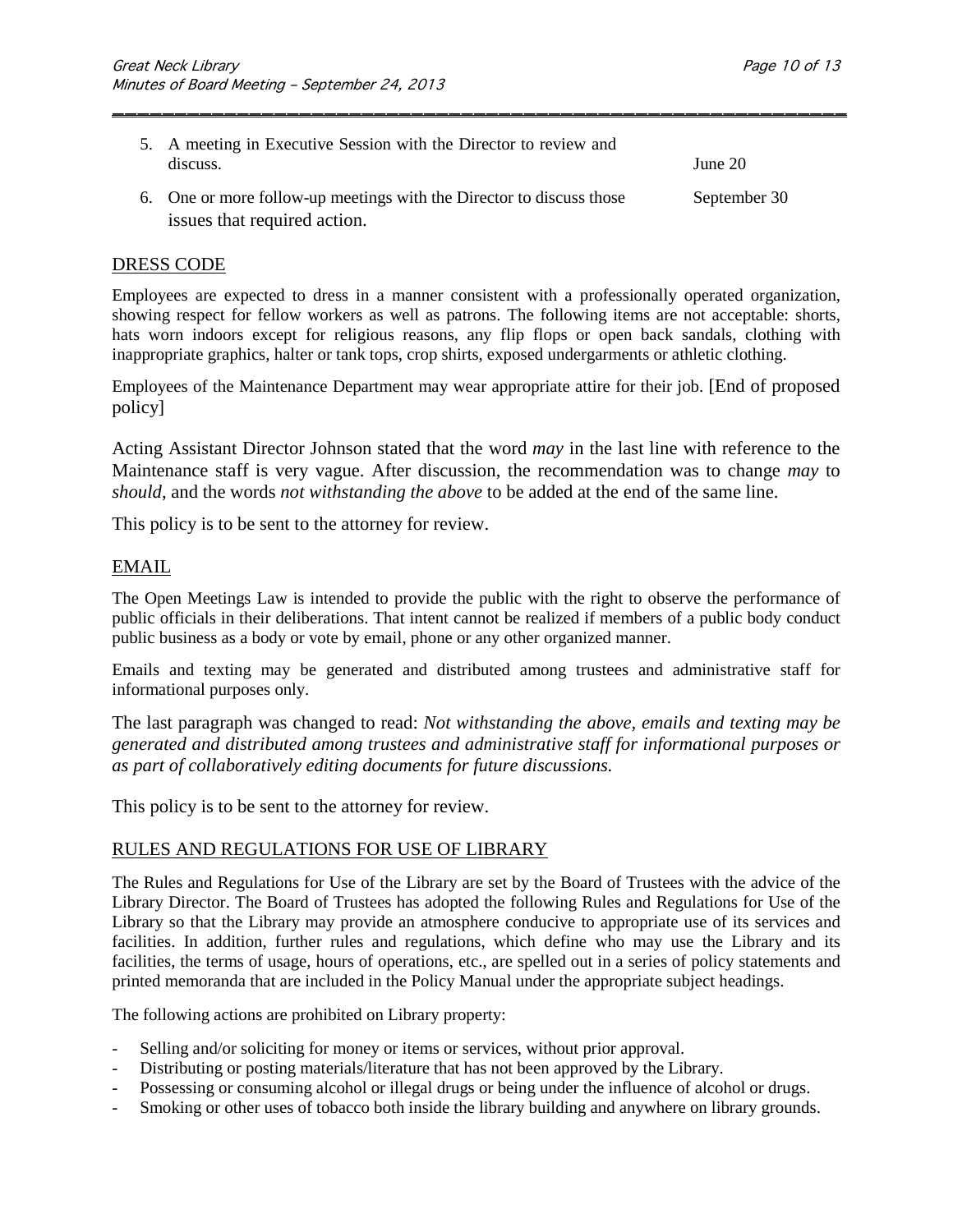Eating or drinking except in the snackbar or if food or drinks are served as part of a library program. Drinking bottled water is acceptable except near public computers or other electronic devices. Patrons are responsible for any spillage of water as well as the appropriate disposal of the bottle.

\_\_\_\_\_\_\_\_\_\_\_\_\_\_\_\_\_\_\_\_\_\_\_\_\_\_\_\_\_\_\_\_\_\_\_\_\_\_\_\_\_\_\_\_\_\_\_\_\_\_\_\_\_\_\_\_\_\_\_

- Bringing animals or pets into the Library except service animals as defined by the Americans with Disabilities Act.
- Any loud, unreasonable and/or disturbing noises created by persons **or electronic devices.**
- Cell phones may only be used in designated areas of each library location, as determined by library staff.
- Intentionally damaging, destroying, or stealing any Library property or a patron's or employee's property.
- Removing library materials from the premises without authorization through established lending procedures.
- Carrying weapons of any type.
- Engaging in disorderly conduct, fighting or challenging to fight, or using offensive words likely to provoke violence.
- Indecent exposure.
- Using obscene or abusive acts and/or language.
- Willfully disrupting library functions and/or programs.
- Any other illegal acts or conduct in violation of federal, state or local law, ordinance or regulation.

There was some discussion that allowing the drinking of bottled water could result in staff not being able to enforce the rule in place and that staff should be encouraged to enforce this policy.

### *Trustee Pizer left during this discussion at 9:15 p.m.*

*Public Comment: Ralene Adler*

### **Donation Acceptance**

#### PIANO

**Upon motion by Francine Ferrante Krupski and seconded by Joel Marcus, and after discussion, it was,**

> **RESOLVED,** that the Great Neck Library Board of Trustees formally accept the donation of a teak finish upright piano and bench from Alex and Ann Branden for Levels Youth Facility.

**VOTE:** Yes – 6 (DiCamillo, Nina Esagoff, Ferrante Krupski, Fuller, Marcus, Solomon) *MOTION CARRIED UNANIMOUSLY*

### PATIO GARDEN FUND

i. **Upon motion by Joel Marcus and seconded by Varda Solomon, and after discussion, it was,**

> **RESOLVED,** that the Great Neck Library Board of Trustees formally accept a combined donation of \$400 in recognition of the  $50<sup>th</sup>$  wedding anniversary of Maxine and Joel Marcus from Marietta DiCamillo, Francine Ferrante Krupski, Josie Pizer and Varda Solomon to the newly-created Patio Garden fund.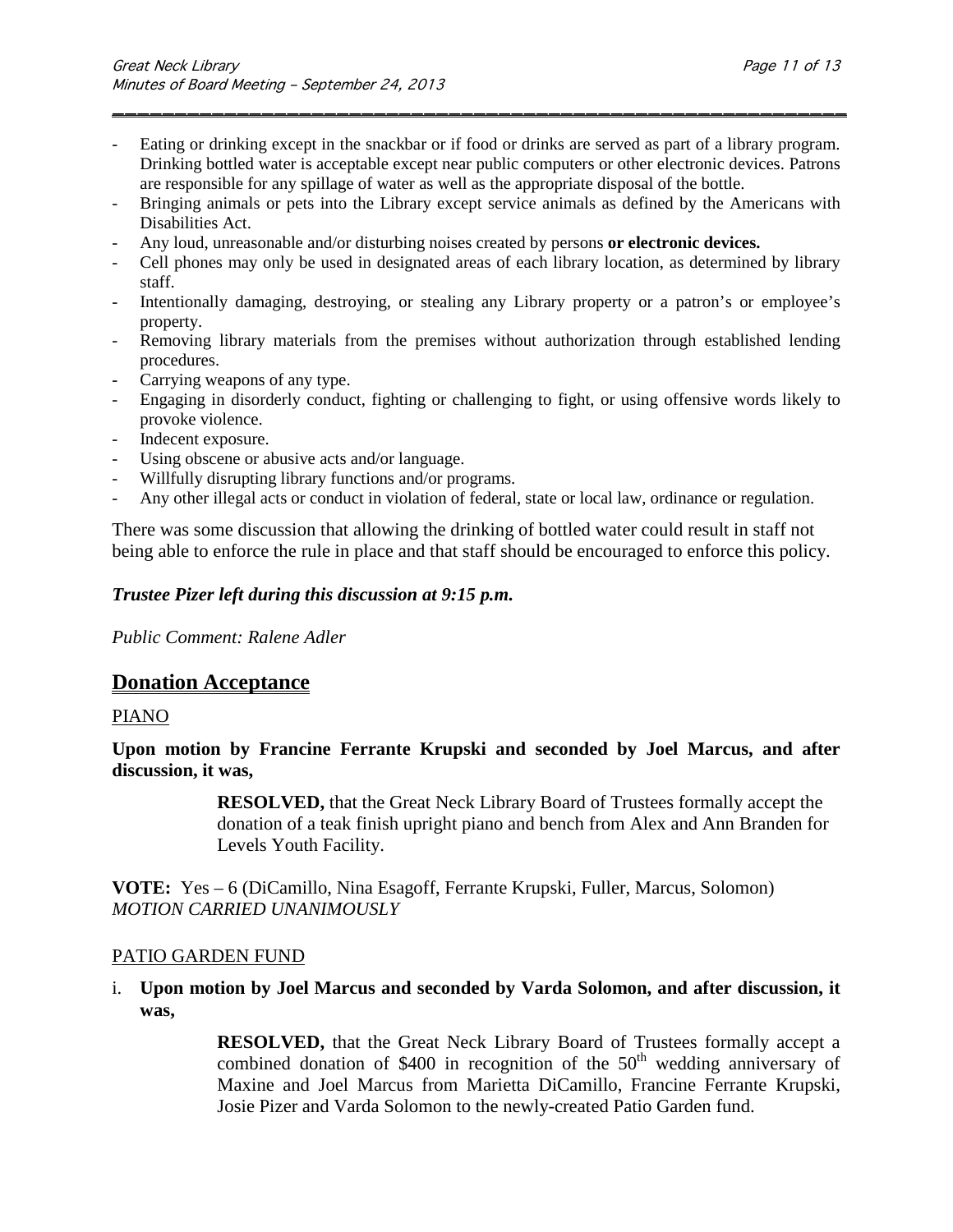**VOTE:** Yes – 6 (DiCamillo, Nina Esagoff, Ferrante Krupski, Fuller, Marcus, Solomon) *MOTION CARRIED UNANIMOUSLY*

ii **Upon motion by Joel Marcus and seconded by Varda Solomon, and after discussion, it was,**

\_\_\_\_\_\_\_\_\_\_\_\_\_\_\_\_\_\_\_\_\_\_\_\_\_\_\_\_\_\_\_\_\_\_\_\_\_\_\_\_\_\_\_\_\_\_\_\_\_\_\_\_\_\_\_\_\_\_\_

**RESOLVED,** that the Great Neck Library Board of Trustees accept a matching grant of \$400 from Major League Baseball Players Association Trust to the newlycreated Patio Garden fund.

**VOTE:** Yes – 6 (DiCamillo, Nina Esagoff, Ferrante Krupski, Fuller, Marcus, Solomon) *MOTION CARRIED UNANIMOUSLY*

iii. **Upon motion by Joel Marcus and seconded by Varda Solomon, and after discussion, it was,**

> **RESOLVED,** that the Great Neck Library Board of Trustees accept a donation of \$200 in memory of Naomi Feldheim from Maxine and Joel Marcus to the newlycreated Patio Garden fund.

**VOTE:** Yes – 6 (DiCamillo, Nina Esagoff, Ferrante Krupski, Fuller, Marcus, Solomon) *MOTION CARRIED UNANIMOUSLY*

### **Insurance Renewal**

**Upon motion by Michael Fuller and seconded by Varda Solomon, and after discussion, it was,**

> **RESOLVED,** that the Great Neck Library Board of Trustees renew its property/liability package, automobile and umbrella insurance policies for the period September 1, 2013 through September 1, 2014 with Utica Insurance Companies, as presented by Edwards and Company in their proposal, for a total cost of \$71,922 to be charged to the Property/Liability Insurance line of the operating budget.

**VOTE:** Yes – 6 (DiCamillo, Nina Esagoff, Ferrante Krupski, Fuller, Marcus, Solomon) *MOTION CARRIED UNANIMOUSLY*

### **Acting Vice President**

**Upon motion by Janet Nina Easgoff and seconded by Varda Solomon, and after discussion, it was,**

> **RESOLVED**, that the Great Neck Library Board of Trustees appoint Joel Marcus to be acting Vice President for the purpose of opening and closing the polls for the October 28, 2013 Library election.

Vice President Ferrante Krupski will be on a leave of absence for a very brief time.

**VOTE:** Yes – 6 (DiCamillo, Nina Esagoff, Ferrante Krupski, Fuller, Marcus, Solomon) *MOTION CARRIED UNANIMOUSLY*